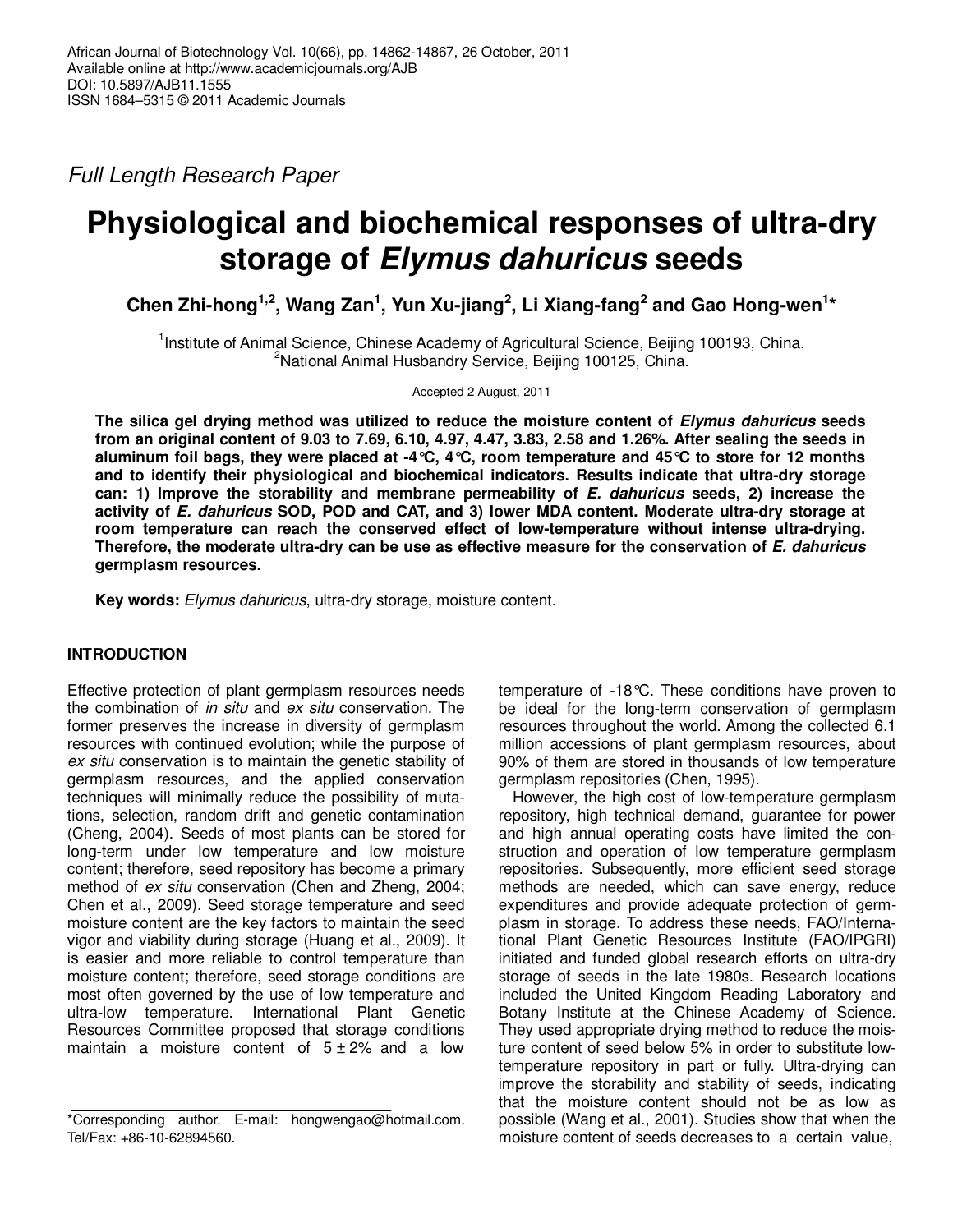the seed vigor will decrease (Ladbrooke et al., 1969; Ma et al., 2009). Excessive ultra-dry is useless when used to prolong the life of seeds, and may even promote their deterioration. A lot of studies show that the optimal moisture content varies widely for seeds of different species, from 2 to 6% (Eillis et al., 1988). This may be related to the chemical substances existing in seeds. When seeds contain a high content of hydrophobic compounds, they will then have a lower optimal moisture content for storage and a stronger desiccation tolerance. Additionally, the optimal moisture content will change with differing storage temperatures. Ellis et al. (1990) reported that when the moisture content of Brassica campestris seeds decreases to 1.5% or less, the seeds will remain viable and their storage life will be extended. However, the authors suggest that the optimal moisture content of B. campestris is 2.8%, Brassica juncea is 3.8%, and that Arachis hypogaea is 2.0% (Ellis, 1990). Starch levels are also known to affect the desiccation tolerance of seeds. For example, the desiccation tolerance of Sorghum bicolor, Hordeum vulgare and Triticum aestivum seeds is high, while the desiccation tolerance of paddy rice (Oryza sativa L.) seeds is low (Jiang, 2010)

This study examined Elymus dahuricus seeds to evaluate the impact of ultra-dry storage on their physiological and biochemical characteristics under different temperature conditions. The objective was to provide a theoretical basis for the conservation of Elymus germplasm resources.

## **MATERIALS AND METHODS**

E. dahuricus seeds were collected from Qinghai in 2007 with an initial moisture content of 9.03%, germination percentage of 56% and fresh seeds percentage of 38%.

## **Ultra-dry processing and storage conditions**

The silica gel drying method was utilized at room temperature. Specifically, E. dahuricus seeds were placed in nylon mesh bags which were then buried in 120 °C dry silica gel at a 1:10 ratio (seeds to gel mass). Dehydration was done at a room temperature and the silica gel was changed every 12 h. Seeds were weighed frequently to the desired moisture contents of 1.26, 2.58, 3.83, 4.74, 4.97, 6.10, 7.69 and 9.03%. In November 2008, the seeds with the aforementioned moisture contents were sealed with aluminum foil bags and store at -4°C, 4°C, room temperature (15 to 30°C) and 45°C for about 12 months, and subsequently, the physiological and biochemical indicators affecting storage were determined.

## **Standard germination percentage and the determination of germination potential**

Following the Testing Procedure of Forage Seed (GB/T 2930.1~2930.11-2001), three layers of filter paper were used as the germination bed, on which fifty seeds were placed per plate with four replications. For germination, the following conditions were maintained: 25°C temperature, 8 h of light and germinations counts at the  $5<sup>th</sup>$  and 12<sup>th</sup> days. The percentage of normal seedlings was

calculated. The percentage of normal seedlings germinating within a specified time is referred to as the germination potential.

#### **Determination of electrical conductivity of the leaching solution**

For the determination of electrical conductivity of the leaching solution, three replications of 50 seed count weights were utilized. The seeds were washed three times with de-ionized water to absorb the moisture from the seed surface. The seeds were then placed in a covered 250 ml triangular flask to which 200 ml deionized water was added. Controls flasks of 200 ml de-ionized water were included in each replication. Flasks were placed in 20°C plant growth chambers for 24 h. The electrical conductivity of each flask was determined with a EC215 conductivity meter. The conductivity of the leaching solutions was determined by subtracting the conductivity of deionized water in the control flask from the conductivity of each leaching solution, and then dividing by the sample's seed weight.

## **Preparation of enzyme extracting solution**

Three replications of 0.5 g of seeds were washed with distilled water. Then, 8 ml of 50 mmol/L, pH 7.0 of ice-cold phosphate buffer was added which was then ground to a homogenized state. The solution was then centrifuged at 4000 r/min for 20 min at 4°C. The resulting supernatant was then frozen.

## **Determination of enzyme activity of antioxidant system**

The determination of superoxide dismutase (SOD) activity was done according to plant T-SOD Elisa Kit (Nanjing Jiancheng Biology Engineering Corporation, China). When the SOD suppression ratio of per 1 mg tissue protein in 1 ml reaction solution reaches 50%, its corresponding SOD content is regarded as a SOD activity unit (U). SOD activity (U/mgprot) =  $(OD_c - OD_t) \times V_F \times (50\% \times OD_c \times V_s \times C)^{-1}$ 1 , where,  $OD<sub>t</sub>$  is the absorbance of test tube;  $OD<sub>c</sub>$  is the absorbance of control tube;  $V_F$  is the total volume of reaction solution (ml);  $V_s$  is the volume of enzyme solution used for determination (ml) and C is the protein content (mg/ml).

The determination of superoxide dismutase (POD) activity was done according to plant POD Elisa Kit (Nanjing Jiancheng Biology Engineering Corporation, China). The principle of POD was used to catalyze hydrogen peroxide reaction, by measuring changes of absorbance at 420 nm to reach its enzyme activity. POD activity (U/gprot) =  $(OD_t - OD_c) \times V_F \times (12 \times W \times V_s \times t \times C)^{-1}$ , where,  $OD_t$  is the absorbance of test tube;  $OD<sub>c</sub>$  is the absorbance of control tube;  $V_F$  is the total volume of reaction solution (ml); W is the cuvette diameter (1 cm);  $V_s$  is the volume of enzyme solution used for determination (ml); t is the reaction time (30 min) and C is protein content (mg/ml).

The determination of CAT activity was altered according to Camak and Horst (1991) method. Fifty microlitres supernatant of enzyme was placed in a test tube, adding 3.4 ml phosphate buffer (pH 7.0) with a concentration of 25 mmol/L and 200  $\mu$ I H<sub>2</sub>O<sub>2</sub> at a concentration of 100 mmol/L. The solution was then reacted at 25 °C to determine the dynamic changes of  $A_{240}$ .  $A_{240}$  was calculated within one minute at 25°C and subsequently, three times at one minute interval to determine the changes in levels of  $A_{240}$ . The results were calculated according to the method of Li (2000): CAT activity (U/g·min) =  $\Delta A_{240} \times V_T \times (0.1 \times V_S \times t \times W_F)^{-1}$ , where,  $V_T$  is the total volume of crude enzyme extracting solution (ml);  $V_s$  is the volume of enzyme solution used for determination (ml);  $W_F$  is the fresh weight of sample (g) and t is the period between addition of  $H<sub>2</sub>O<sub>2</sub>$  and the last reading.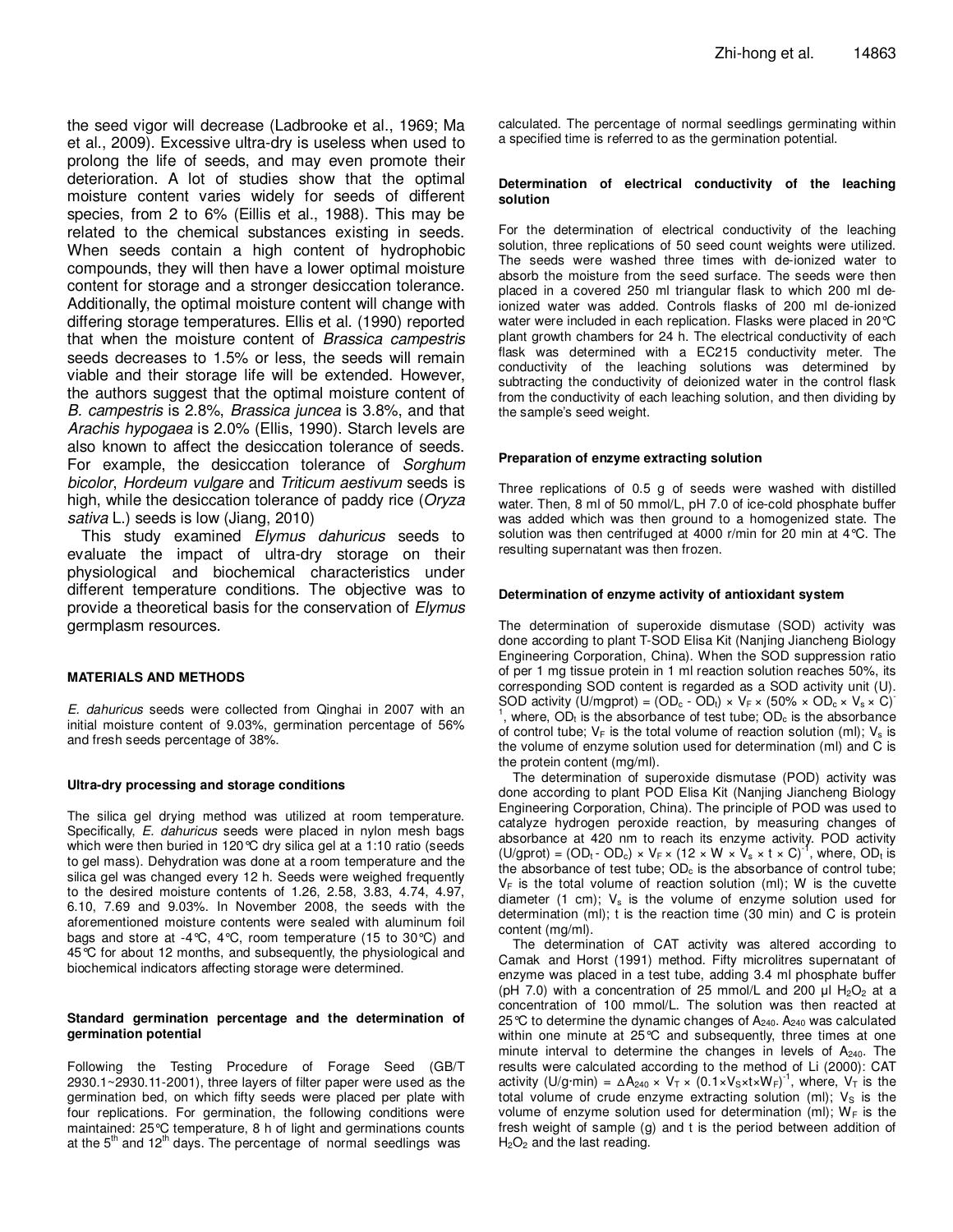| Moisture content (%) | Germination percentage (%) |                  |                  |                 |
|----------------------|----------------------------|------------------|------------------|-----------------|
|                      | -4 ( $^{\circ}$ C)         | $4$ (°C)         | Room temperature | 45(°C)          |
| 1.26                 | 94 <sup>a</sup>            | $88^{ab}$        | $86^{ab}$        | 84 <sup>a</sup> |
| 2.58                 | 90 <sup>abc</sup>          | $90^{ab}$        | $80^{bc}$        | 86 <sup>a</sup> |
| 3.83                 | 88 <sup>abc</sup>          | 90 <sup>ab</sup> | $88^{ab}$        | 86 <sup>a</sup> |
| 4.47                 | 88 <sup>abc</sup>          | $86^{ab}$        | 92 <sup>a</sup>  | 88 <sup>a</sup> |
| 4.97                 | $84^\circ$                 | $86^{ab}$        | 90 <sup>a</sup>  | 84 <sup>a</sup> |
| 6.10                 | $92^{ab}$                  | 90 <sup>ab</sup> | 92 <sup>a</sup>  | 80 <sup>a</sup> |
| 7.69                 | $86^{bc}$                  | $90^{ab}$        | 90 <sup>a</sup>  | 80 <sup>a</sup> |
| $9.03$ (CK)          | $86^{bc}$                  | 82 <sup>b</sup>  | $78^{\circ}$     | 0b              |

Different small letters in the same column mean significance at P < 0.05.

## **Determination of malondialdehyde (MDA) content**

Five milliliters of trichloroacetic acid (TCA) (concentration of 10%) and 1 ml thiobarbituric acid solution (concentration of 0.5%) was added to 1 ml of the prepared supernatant (prepared with 10% TCA solution). For the control, 1 ml of phosphate buffer was used in place of the supernatant. After holding in water at 95°C for 30 min, the mixture was immediately placed in an ice bath to stop the reaction. It was then centrifuged at 4000 r/min for 10 min. OD values of the supernatant were then determined at the wavelengths of 532, 600 and 450 nm. MDA concentration ( $\mu$ mol/L) = 6.45 (OD<sub>532</sub>  $-$  OD<sub>600</sub>) - 0.56 OD<sub>450</sub>, MDA content (nmol·g<sup>-1</sup>) = (C×A×V) / (a × W), where, C is the MDA concentration (umol/ml); V is the leaching solution volume (ml); W is the seed weight (g); a is the volume of determined enzyme solution (ml) and A is the reaction volume (ml).

## **RESULTS**

## **The impact of ultra-dry storage on germination of E. dahuricus seeds**

The germination of E. dahuricus seeds following 12 months of storage under variable moisture contents at - 4°C, 4°C, room temperature and 45°C without using an ultra-dry process have significantly lower germination percentage than those with ultra-dry storage (Table 1). At 45°C storage for 12 months, seeds without ultra-dry process completely lost their ability to germinate.

## **The impact of ultra-dry storage on the conductivity of E. dahuricus seeds**

The conductivity of the leaching solution of E. dahuricus seed after 12 months of being hermetically stored using variable moisture contents at -4, 4, room temperature and 45°C increased with increasing temperature. Specifically, when stored at room temperature and 45°C, in the range of 2.921 to 4.645%, the conductivity of the leaching solution is very low but the conductivity of the ultra-dry seeds' leaching solution significantly increases. When the storage temperature is lower, the difference between ultra-dry and non-ultra-dry is not significant (Figure 1).

The cell membrane allows the cell to communicate with the extracellular environment, and its functionality is essential for the regulation of many cellular activities, such as, regulation of the cell's material communication and transport, and enzyme activity. The integrity of the cell membrane is the basis of seed vigor, if the membrane is damaged, the organelles may become distorted and disintegrated, and the destruction of various enzyme molecules will result in the decrease of seed vigor. The stability of membrane structures is reflected in the selective permeability of the cell membrane. The loss of seed vigor is due to cell membrane damage, which results in the leakage of cytoplasm which increases the conductivity of the leaching solution (Cheng, 2005) When the moisture content of  $E$ . dahuricus seed decreases to 1.26%, the conductivity increases as compared to moisture contents of 2.58 and 3.83%. Additionally, the fluidity of the membrane and its ability to maintain its integrity decreases. After storage, the leakage of intracellular electrolytes of ultra-dry seeds is significantly lower than that of the non-ultra-dry seeds. This indicates that the selective permeability of the cell membrane in ultra-dry seeds is better conserved than that of non-ultradry seeds.

# **The impact of ultra-dry storage on peroxidase (POD) activity of E. dahuricus seeds**

The POD activity of seeds increases and then decreases as moisture content increases when E. dahuricus seeds are stored using variable moisture contents at -4°C, 4°C, room temperature and 45°C for 12 months. When the moisture content of seeds is 3.83%, POD activity reaches its peak of 0.989 U/mgprot. The POD activity of seeds without an ultra-dry process is lower than seeds that have gone through a moderate ultra-dry process. Under the high-temperature conditions, POD activity is extremely low, only 0.0185 U/mgprot (Figure 2A).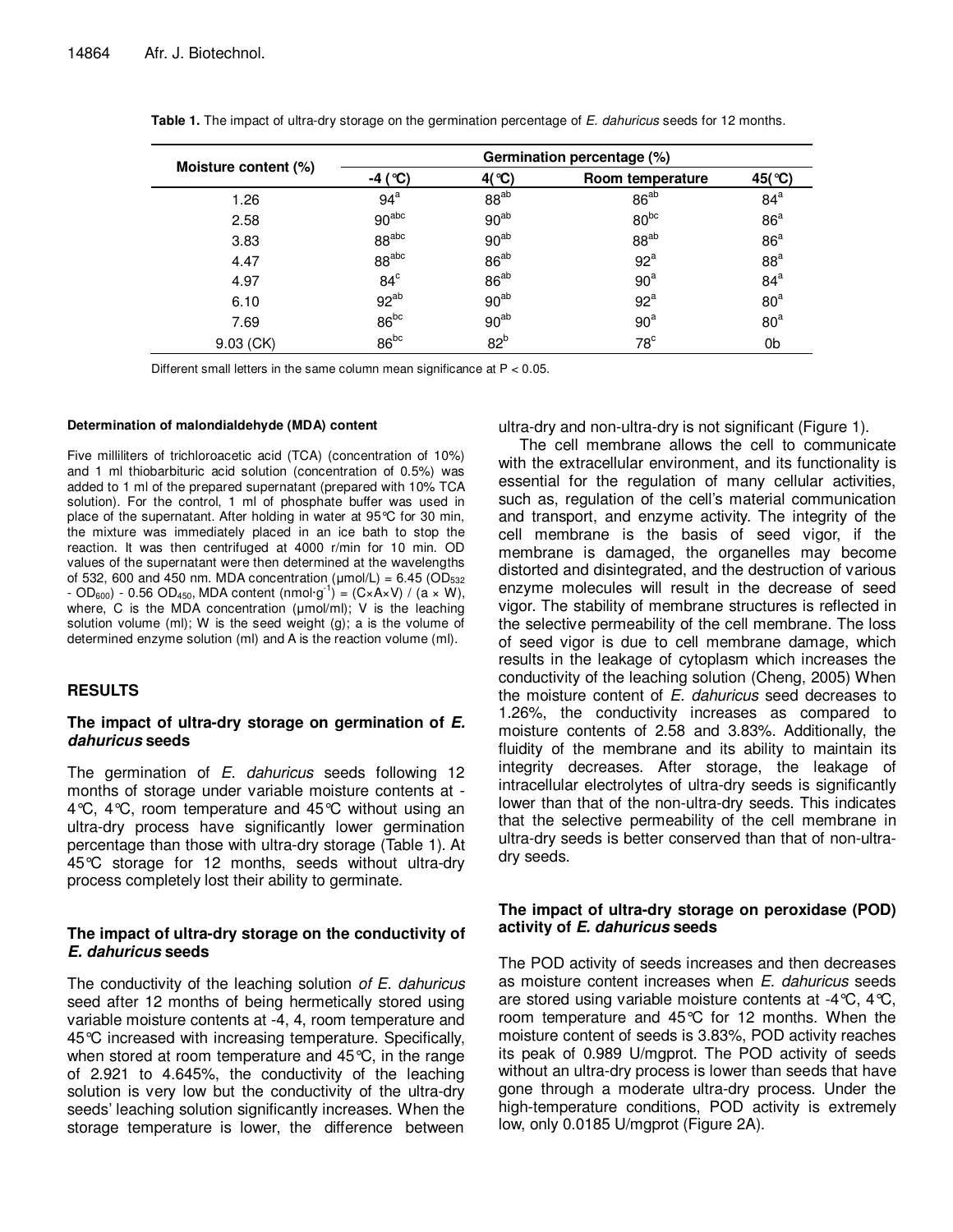

Figure 1. Changes of electronic conductivity of E. dahuricus seeds at different temperatures and different seed moisture content over 12 months.

# **The impact of ultra-dry storage on superoxide dismutase (SOD) activity of E. dahuricus seeds**

The SOD activity of E. dahuricus seeds stored under variable moisture contents at -4°C, 4°C, room temperature and 45°C appears to decrease and then increase. When the seed moisture content is 1.26%, the maximum SOD activity is 1.07 U/mgprot. At room temperature and high temperature storage at 45°C, the SOD activity first increases and then decreases. These SOD changes occur in a moisture content range of 3.83 to 4.97% (Figure 2B).

# **The impact of ultra-dry storage on catalase (CAT) activity of E. dahuricus seeds**

Under different storage temperatures, the CAT activity of the ultra-dry seeds was higher than seeds without an ultra-dry process, and CAT activity of ultra-dry seeds does not change significantly with increasing moisture contents. The impact of temperature on the CAT activity of seeds with different moisture content was irregular. At low temperatures, the CAT activity of seeds at all moisture contents was lower than the activity observed at room temperature and under high temperature. At 4°C,

CAT activity was the lowest (Figure 2C).

# The **impact of ultra-dry storage on malondialdehyde (MDA) content of E. dahuricus seeds**

Malondialdehyde (MDA) is the end product of lipid peroxidation and its gradual accumulation in seed occurs as seed deteriorates during storage (McDonald, 1999). As temperatures increased, the MDA content of E. dahuricus seeds increased after a 12 month storage period at variable water contents. Particularly, under high temperature conditions of 45°C, the MDA content was significantly higher than contents observed under other temperatures. Water content had no effect on MDA content (Figure 2D).

# **DISCUSSION**

Moisture content and storage temperature are the main factors that affect the life of seeds and the seed germination percentage is a key indicator to measure quality (Shi et al., 2009). When a species is stored at different temperature, it's safe moisture content ranges will differ. Others have shown that the life of seeds is closely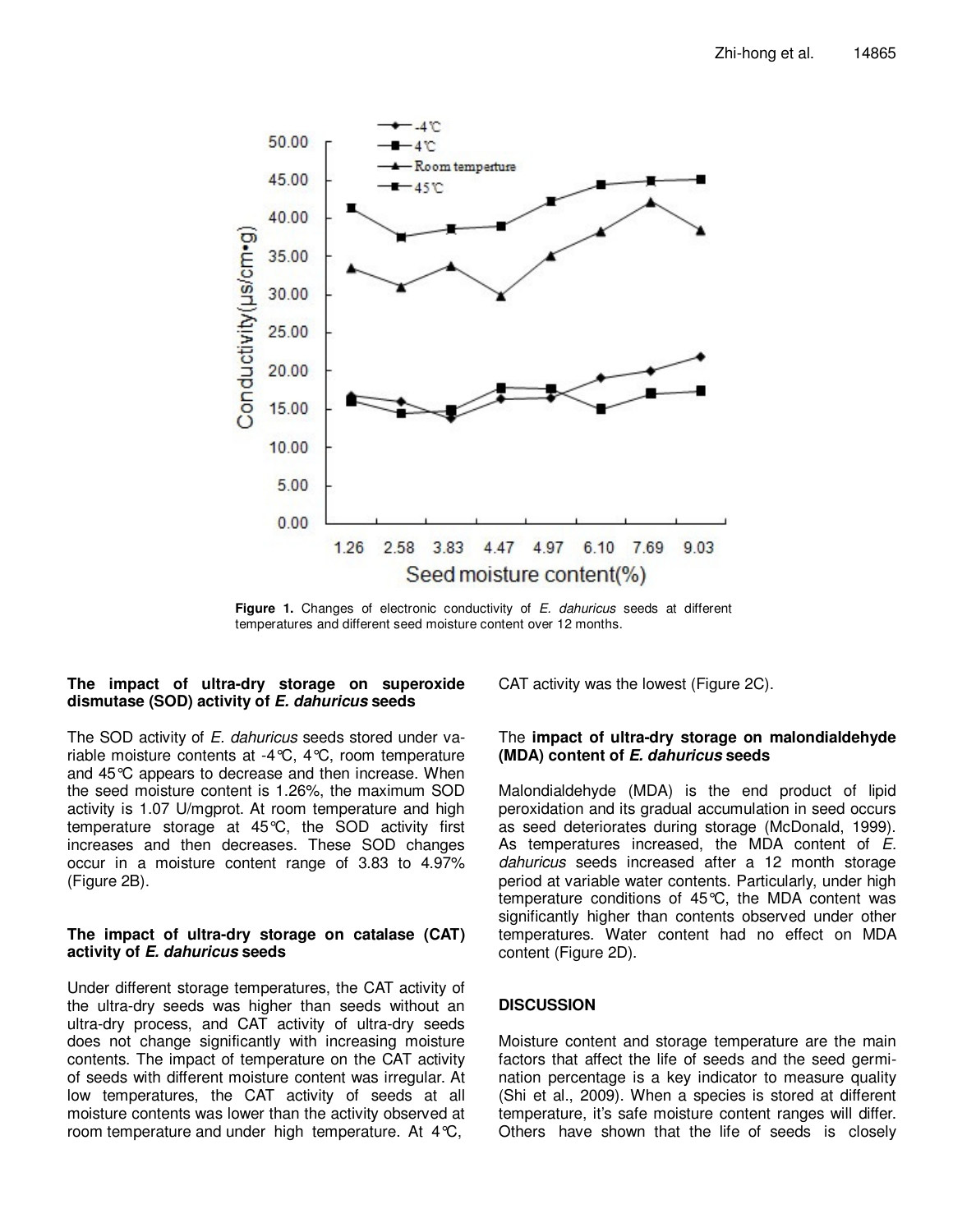

Figure 2. Changes of POD (A), SOD (B), CAT (C) and MDA (D) activity/content of E. dahuricus seeds at different temperatures and different seed moisture content over 12 months.

related to moisture content and storage temperature; and there exists a critical value of moisture (Chen et al., 2006). The study of Tong (2009) on the ultra-dry storage of Huabei Ceratoides latensand and Haloxylon persicum seeds showed that when C. arborescens and H. persicum seeds are stored at 4°C, room temperature and 35°C, the optimum moisture content of the former is 5.89 to 3.78, 4.91 to 3.78% and 2.69%; while the moisture content of the latter is 4.24 to 5.23, 3.25 and 3.25%. The optimum seed moisture content g enerally decreases as

temperature increases.

The current study shows that when stored at room temperature and moisture content in the range of 1.26 to 7.69%, E. dahuricus seeds can maintain a higher germination percentage after being stored for 12 months. These results are similar to the germination percentages that result from ultra-drying E. dahuricus seeds followed by storage at low temperatures. The method of moderate ultra-dry at room temperature is an effective way for the storage of Elymus germplasm resources, thereby